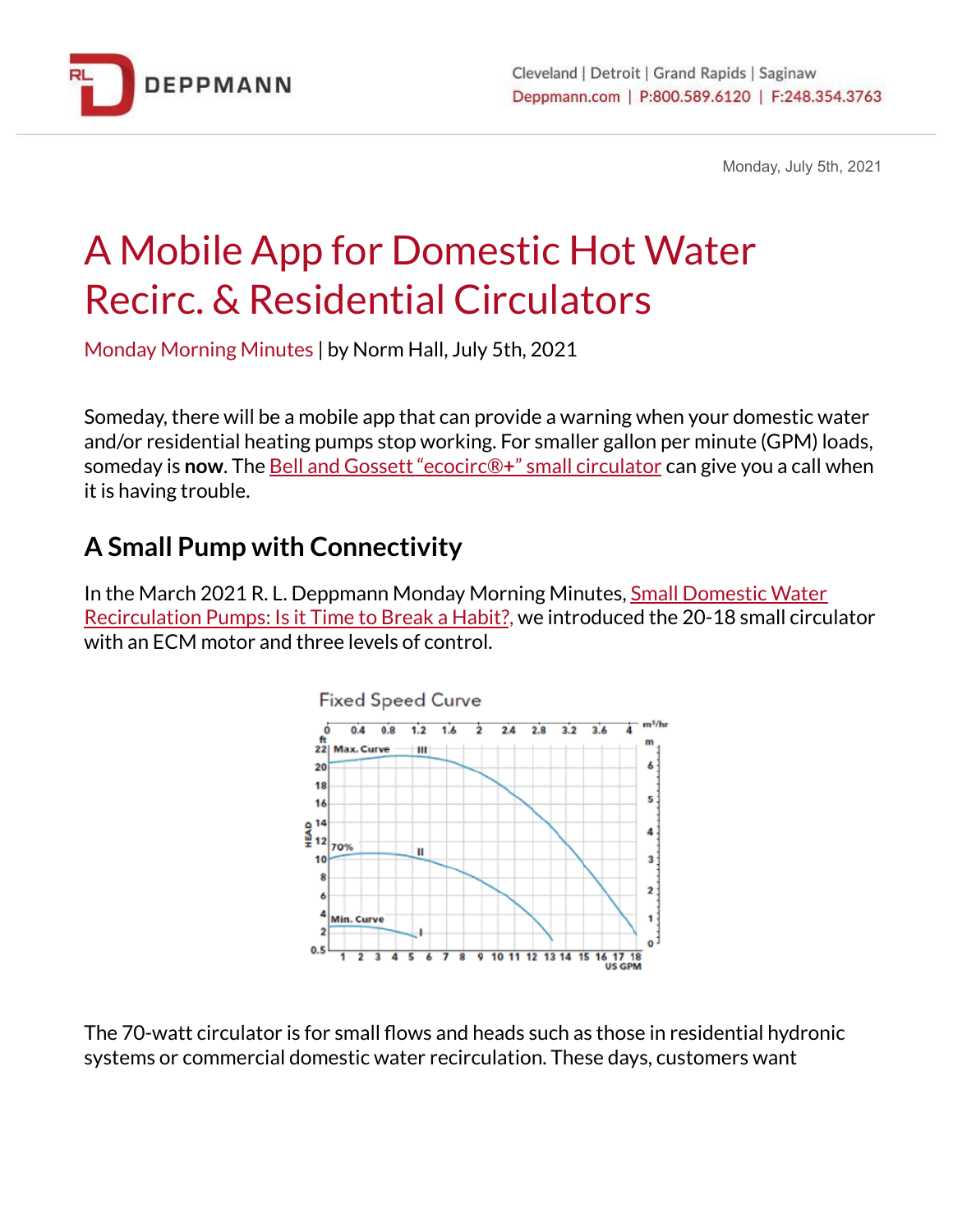connectivity to many things. This pump in its "plus" version offers a lot to your end-user client.

## **Bell & Gossett ecocirc+ 20-18 Bluetooth and Mobile App**



There is a lot of information available for the owner or contractor once the application is downloaded. The troubleshooting guide helps the owner understand and analyze any issues.

If you are having a problem with heating the system, the Bluetooth connection along with the app will really make it simple to see if the pump is the issue. Simply, walk up to the pump and open the app. You will see the current faults, if any. The fault history report will also show the historical alerts of any dry run or unexpected issue. Look at the screenshots below, the owner can be comfortable that the pump is not the problem. I also notice, in this system, this working pump only requires a pump rate of 3.87 GPM and is only using 7.7 watts!